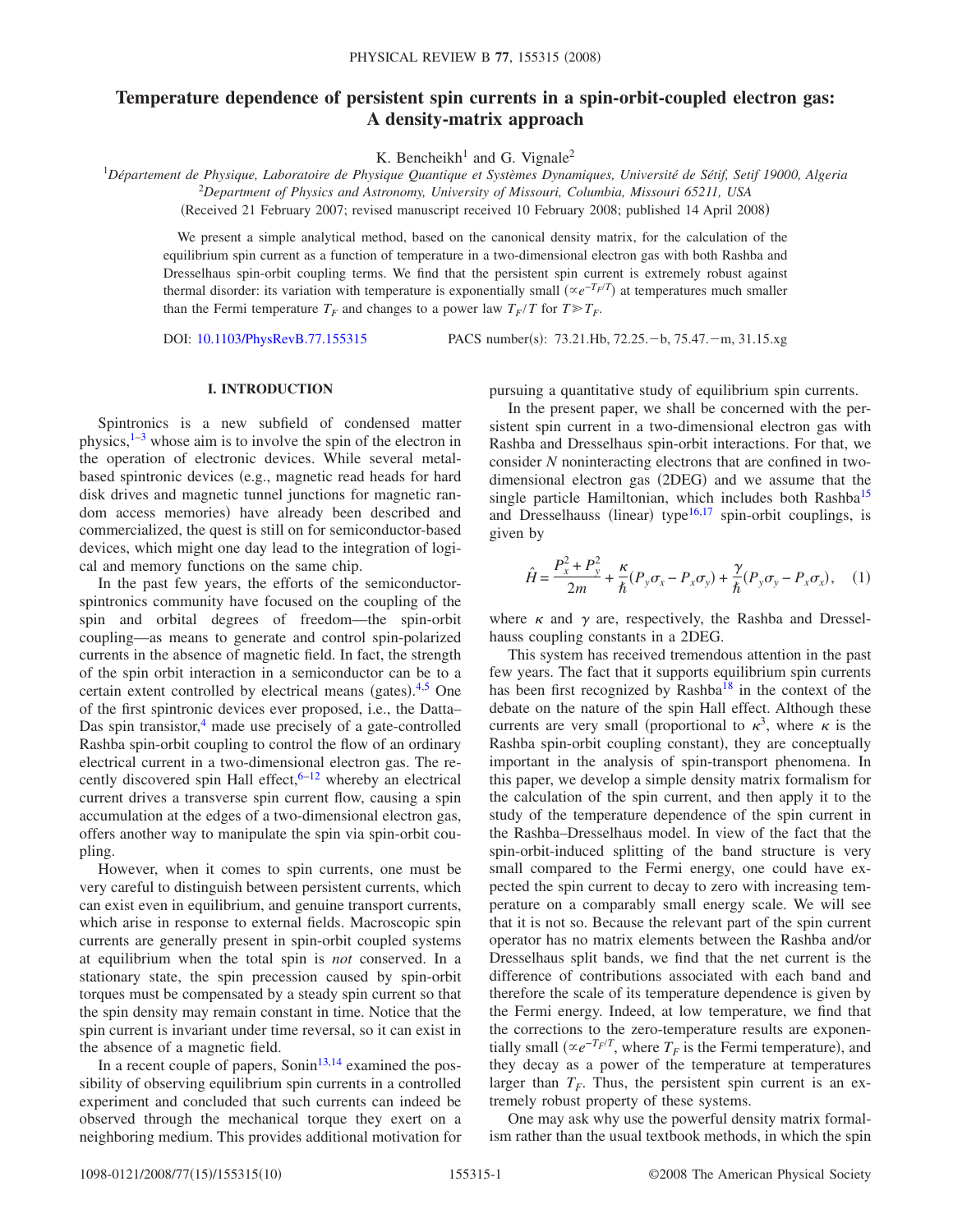current is calculated from one-electron wave functions. The reason is that (i) the density matrix formalism is of course more readily generalizable to interacting systems and (ii) a most recent trend in electronic structure theory is to formulate the problem as an optimization of the energy regarded as a functional of the density matrix—the so called densitymatrix functional theory<sup>19</sup>—thus completely bypassing the one-electron wave functions. From this point of view, the approximate density matrix of a reference system obtained by direct solution of the Bloch equation becomes the starting point for the more sophisticated density-matrix functional treatment.

This paper is organized as follows. In Sec. II, we describe the Bloch equation method for directly calculating the density matrix, which determines the equilibrium spin current. In Sec. III, we apply the general method to a very simple case and derive an analytical expression for the spin current at zero temperature. The generalization of the formalism to finite temperature and the results for the Rashba–Dresselhaus model are presented in Sec. IV. Finally, the summary and the outlook end the paper.

### **II. SPIN DENSITY-MATRIX METHOD AT ZERO TEMPERATURE**

In the study on properties of the noninteracting fermions in a one particle potential, the canonical or Bloch density matrix defined, here in a joint space of spin and orbital degrees of freedom, as

<span id="page-1-7"></span>
$$
C_{\beta}(\vec{r}, \sigma; \vec{r}', \sigma') \coloneqq \langle \vec{r}, \sigma | \hat{C} | \vec{r}', \sigma' \rangle = \langle \vec{r}, \sigma | \exp(-\beta \hat{H}) | \vec{r}', \sigma' \rangle \tag{2}
$$

is of great importance, as we will show below. Here  $\sigma$  and  $\sigma'$ are the spin indices,  $\beta$  is to be interpreted as mathematical variable which in general is taken to be complex and not the inverse temperature, and  $\hat{C}_{\beta} = \exp(-\beta \hat{H})$  is the Bloch density operator, which satisfies the Bloch equation,

$$
-\frac{\partial \hat{C}_{\beta}}{\partial \beta} = \hat{H}\hat{C}_{\beta} = \hat{C}_{\beta}\hat{H},\tag{3}
$$

<span id="page-1-5"></span>with

$$
\hat{H} = \frac{\vec{P}^2}{2m} + \hat{V} = \sum_{i} \epsilon_i |\Psi_i\rangle\langle\Psi_i|,\tag{4}
$$

where  $|\Psi_i\rangle$  are the eigenstates of the Schrödinger equation  $\hat{H}|\Psi_i\rangle = \varepsilon_i |\Psi_i\rangle$ , and  $\hat{V}$  is a spin dependent potential operator of the form

$$
\hat{V} = V(\vec{R}) + \hbar \vec{b}_0(\vec{R}) \cdot \vec{\sigma} + \hbar \vec{b}_1(\vec{R}, \vec{P}) \cdot \vec{\sigma}.
$$
 (5)

<span id="page-1-6"></span>Here,  $V(\vec{R})$  is a scalar confining potential, the second term is a Zeeman-like term, and the last one represents the spin orbit coupling.

The Bloch density matrix is of particular interest since its knowledge enables the Dirac density matrix  $\rho(\vec{r}, \sigma; \vec{r}', \sigma')$  to be found, through the inverse Laplace transform.<sup>20,[21](#page-9-14)</sup> In fact, <span id="page-1-0"></span>at *T*=0, the single particle density operator,  $\hat{\rho}_{E_F}$  $=\sum_{all i} |\Psi_i\rangle\langle\Psi_i| \theta(E_F-\epsilon_i)$  can be rewritten, for a given fermi energy  $E_F$ , as

$$
\hat{\rho}_{E_F} = \frac{1}{2\pi i} \int_{c-i\infty}^{c+i\infty} d\beta e^{\beta E_F} \frac{\hat{C}_{\beta}}{\beta},
$$
\n(6)

<span id="page-1-8"></span>where we have used

$$
\theta(E_F - \epsilon_i) = \frac{1}{2\pi i} \int_{c-i\infty}^{c+i\infty} d\beta \frac{e^{\beta(E_F - \epsilon_i)}}{\beta},
$$
(7)

with *c* any positive constant.

Let us now consider systems of noninteracting fermions with spin  $s = 1/2$ , thus we can expand the density matrix  $\hat{\rho}(\vec{r}, \vec{r}') = \langle \vec{r} | \hat{\rho}_{E_F} | \vec{r}' \rangle$  over the complete set of Pauli matrices as

$$
\hat{\rho}(\vec{r}, \vec{r}') = \frac{1}{2} [\rho(\vec{r}, \vec{r}') \hat{I} + \vec{\rho}(\vec{r}, \vec{r}') \cdot \vec{\sigma}]. \tag{8}
$$

<span id="page-1-1"></span>Besides the scalar density  $\rho(\vec{r}, \vec{r}') = \sum_{\sigma} \langle \sigma | \hat{\rho} | \sigma \rangle$ , one also defines the spin vector density  $\vec{\rho}(\vec{r}, \vec{r}') = \sum_{\sigma} \langle \sigma | \hat{\rho} \vec{\sigma} | \sigma \rangle$ , where  $\hat{I}$  is the unit  $2 \times 2$  matrix. Now, invoking Eq. ([6](#page-1-0)), we can write

<span id="page-1-2"></span>
$$
\rho(\vec{r},\vec{r}') = \frac{1}{2\pi i} \int_{c-i\infty}^{c+i\infty} d\beta \frac{e^{\beta E_F}}{\beta} \bigg[ \sum_{\sigma} C_{\beta}(\vec{r},\sigma;\vec{r}',\sigma) \bigg],\qquad(9)
$$

<span id="page-1-3"></span>
$$
\vec{\rho}(\vec{r},\vec{r}') = \frac{1}{2\pi i} \int_{c-i\infty}^{c+i\infty} d\beta \frac{e^{\beta E_F}}{\beta} \left[ \sum_{\sigma} \langle \vec{r}, \sigma | \hat{C}_{\beta} \vec{\sigma} | \vec{r}', \sigma \rangle \right]
$$

$$
= \frac{1}{2\pi i} \int_{c-i\infty}^{c+i\infty} d\beta \frac{e^{\beta E_F}}{\beta} \left[ \sum_{\sigma,\sigma'} C_{\beta}(\vec{r}, \sigma; \vec{r}', \sigma') \langle \sigma' | \vec{\sigma} | \sigma \rangle \right].
$$
(10)

In addition to the density matrix  $\hat{\rho}(\vec{r}, \vec{r}')$ , we shall also define the so-called kinetic current density matrix  $\vec{j}^{kin}(\vec{r}, \vec{r}')$  $= \frac{\hbar}{2mi}(\vec{\nabla}_{\vec{r}} - \vec{\nabla}_{\vec{r}}) \hat{\rho}(\vec{r}, \vec{r}')$ , which is similar to Eq. ([8](#page-1-1)), can be decomposed in the form

$$
\vec{\hat{j}}^{kin}(\vec{r},\vec{r}') = \frac{1}{2} \left( \vec{j}^{kin}(\vec{r},\vec{r}') \hat{I} + \sum_{\lambda=1}^{3} \vec{J}^{kin}_{\lambda}(\vec{r},\vec{r}') \sigma_{\lambda} \right). \tag{11}
$$

Here,  $\vec{j}^{kin}(\vec{r}, \vec{r}')$  is the usual quantum mechanical current density, and the set of vectors  $(\vec{J}_1^{kin}, \vec{J}_2^{kin}, \vec{J}_3^{kin})$  are the components (not to be confused with Cartesian components) of the ki-netic spin-current density. Now, we use Eq. ([8](#page-1-1)) together with Eqs.  $(9)$  $(9)$  $(9)$  and  $(10)$  $(10)$  $(10)$  to find

<span id="page-1-4"></span>
$$
\vec{j}^{kin}(\vec{r},\vec{r}') = \frac{\hbar}{2mi} \frac{1}{2\pi i} \int_{c-i\infty}^{c+i\infty} d\beta \frac{e^{\beta E_F}}{\beta} \left[ (\vec{\nabla}_{\vec{r}} - \vec{\nabla}_{\vec{r}'}) \sum_{\sigma} C_{\beta}(\vec{r}, \sigma; \vec{r}', \sigma) \right],
$$
\n(12)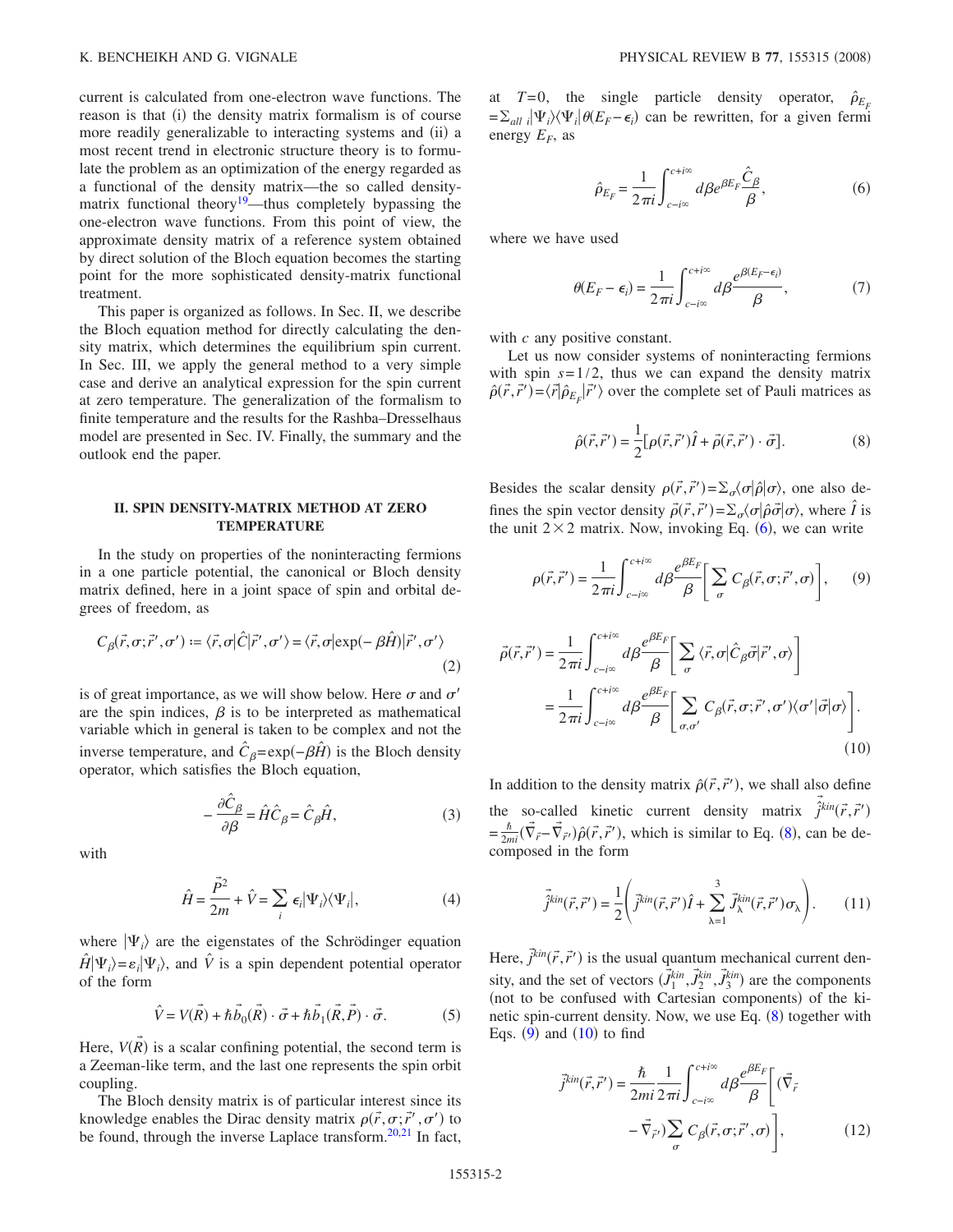<span id="page-2-0"></span>
$$
\vec{J}^{kin}_{\lambda=1,2,3}(\vec{r},\vec{r}') = \frac{\hbar}{2mi} \frac{1}{2\pi i} \int_{c-i\infty}^{c+i\infty} d\beta \frac{e^{\beta E_F}}{\beta} \left[ (\vec{\nabla}_{\vec{r}} -\vec{\nabla}_{\vec{r}'}) \sum_{\sigma,\sigma'} C_{\beta}(\vec{r},\sigma;\vec{r}',\sigma') \langle \sigma' | \sigma_{\lambda} | \sigma \rangle \right].
$$
\n(13)

It should be noted that when Hamiltonian of the system includes a spin-orbit coupling term, the corresponding particle current and spin current densities are no longer simply given by Eqs.  $(12)$  $(12)$  $(12)$  and  $(13)$  $(13)$  $(13)$  but contain additional terms. To obtain these terms, let us use the following definitions and physically reasonable Hermitian forms for the particle current density operator:

$$
\vec{j} = \frac{1}{2} \sum_{j=1}^{N} [\vec{v}_j \delta(\vec{r} - \vec{r}_j) + \delta(\vec{r} - \vec{r}_j)\vec{v}_j],
$$
(14)

and for the spin current density operator,

$$
\vec{J}_{\lambda=1,2,3} = \frac{1}{2} \sum_{j=1}^{N} \left[ \vec{v}_j(\sigma_j)_\lambda \delta(\vec{r} - \vec{r}_j) + \delta(\vec{r} - \vec{r}_j)(\sigma_j)_\lambda \vec{v}_j \right], \tag{15}
$$

where *j* labels the particles, and  $\vec{p}_j$  and  $\vec{v}_j = (\vec{\nabla}_{\vec{p}_j} \hat{H}_0)$  are, respectively, the momentum and the velocity operators of the particle *j*. Here,  $H_0$  is the corresponding many particle Hamiltonian and  $(\sigma_j)$ <sub> $\lambda$ </sub> is the 2 × 2 Pauli matrix acting on the spin space of the particle *j*. In the presence of the spin-orbit coupling, the one particle hamiltonian contains an extra contribution, which can be written in the case of linear in momentum spin orbit term, as  $\hat{H}_{so} = \hbar \left( \sum_{\mu=1}^{3} \vec{A}_{\mu} \sigma_{\mu} \right) \cdot \vec{p}^{22,23}$  $\hat{H}_{so} = \hbar \left( \sum_{\mu=1}^{3} \vec{A}_{\mu} \sigma_{\mu} \right) \cdot \vec{p}^{22,23}$  $\hat{H}_{so} = \hbar \left( \sum_{\mu=1}^{3} \vec{A}_{\mu} \sigma_{\mu} \right) \cdot \vec{p}^{22,23}$  $\hat{H}_{so} = \hbar \left( \sum_{\mu=1}^{3} \vec{A}_{\mu} \sigma_{\mu} \right) \cdot \vec{p}^{22,23}$ , where the set of the three vectors  $\vec{A}_1$ ,  $\vec{A}_2$ , and  $\vec{A}_3$  will be explicitly given further for the case of Rashba and/or Dresselhauss spin orbit coupling. In the absence of a magnetic field, we get  $\vec{v}$  $=\frac{\vec{p}}{m} + \hbar \sum_{\nu=1}^{3} \vec{A}_{\nu} \sigma_{\nu}$  for the velocity operator, which yields to the following expressions for the one particle current and the spin current densities:

$$
\vec{j} = \vec{j}^{kin} + \hbar \sum_{\nu=1}^{3} \rho_{\nu} \vec{A}_{\nu},
$$
 (16)

$$
\vec{J}_{\lambda} = \vec{J}_{\lambda}^{kin} + \hbar \rho \vec{A}_{\lambda}, \quad \lambda = 1, 2, 3,
$$
 (17)

<span id="page-2-4"></span><span id="page-2-3"></span>where  $\vec{j}^{kin}$  and  $\vec{J}^{kin}_{\lambda}$  are, respectively, given in Eqs. ([12](#page-1-4)) and ([13](#page-2-0)) and  $\rho_{\nu}$  is the  $\nu$ th component of the spin vector density  $\vec{\rho}$ . Notice that the latter density and the spin current density  $J_{\lambda}$ are related by a continuity equation. Several authors have derived such relation [see Refs.  $24-26$  $24-26$  and references therein]. We can show, using our notations, that it reads

<span id="page-2-1"></span>
$$
\frac{\partial \rho_{\lambda}}{\partial t} + \frac{1}{2} \vec{\nabla} \cdot \vec{J}_{\lambda} = m \sum_{\mu=1}^{3} \sum_{\nu=1}^{3} \epsilon_{\lambda \mu \nu} \vec{A}_{\mu} \cdot \vec{J}_{\nu}, \quad \lambda = 1, 2, 3. \quad (18)
$$

Let us mention that in the context of time independent spin current density functional theory, a general relationship between the spin vector density  $\vec{\rho}$  and the spin current density  $\vec{J}_\lambda$  has been obtained earlier in Refs. [22](#page-9-15) and [23,](#page-9-16) including a

scalar potential, an external magnetic field, and spin orbit coupling. In the absence of magnetic field, the equation that is obtained there reduces to the static form of Eq.  $(18)$  $(18)$  $(18)$ , i.e., without the term  $\frac{\partial \rho_{\lambda}}{\partial t}$ .

Hence, the various physical local densities of the system, namely,  $\rho$ ,  $\vec{\rho}$ , *j*, and *J*<sub> $\lambda$ </sub>, have been expressed in terms of the Bloch density matrix  $C_{\beta}(\vec{r}, \sigma; \vec{r}', \sigma')$ . Therefore, if one succeeds in finding an explicit analytical solution of the Bloch equation ([3](#page-1-5)), then the previously mentioned local densities can be deduced without going through the use of the single particle wave functions.

Finally, some comments can be made about closed ana-lytical solutions of Eq. ([3](#page-1-5)) for simple but interesting physical situations. The interest in finding closed analytical expression for the Bloch density matrix or Bloch propagator is an old problem<sup>27</sup> but is still of considerable interest. In the absence of the spin-orbit term in the Hamiltonian, exact analytical forms for the Bloch density matrix have already been derived in the case of an isotropic harmonic potential<sup>27</sup> and also for a three- or two-dimensional charged isotropic oscillator in a uniform magnetic field. $28$  In recent years, these useful analytical results were used in theoretical studies of ultracold atoms. In fact, with the advances in the magnetooptical trapping techniques, it becomes possible to obtain harmonically confined ultracold atoms.<sup>29</sup> These experimental realizations of a nearly noninteracting system have motivated a considerable volume of theoretical work $30$  and provide a natural ground for the application of the Bloch density matrix method at zero and nonzero temperatures.

Let us now come to the case where, in addition to a scalar potential, a spin-orbit term is also present. For such a spindependent Hamiltonian, to our knowledge, a closed analytical expression for the associated Bloch density matrix has not been reported in the literature yet, even for the simple case of Rashba or Dresselhaus spin-orbit coupling with a harmonic confining potential. In Sec. III, we shall consider the case of the Hamiltonian given by Eq.  $(1)$  $(1)$  $(1)$ , which corresponds to situations in which the scalar potential and the Zeeman-like terms are set to zero in Eq.  $(5)$  $(5)$  $(5)$ .

### **III. EQUILIBRIUM PERSISTENT SPIN CURRENT IN TWO-DIMENSIONAL ELECTRON GAS**

For the 2DEG system under study, whose one particle Hamiltonian is given by Eq.  $(1)$  $(1)$  $(1)$ , one can apply our general method outlined above. As stated before, this corresponds to the simple case, where in Eq. ([5](#page-1-6))  $\hat{V} = \frac{\kappa}{\hbar} (P_y \sigma_x - P_x \sigma_y)$  $+\frac{\gamma}{\hbar}(P_y\sigma_y-P_x\sigma_x)$ , i.e., we have no confining potential and we ignore the Zeeman-like term. By using the plane wave basis, Eq.  $(2)$  $(2)$  $(2)$  leads to

<span id="page-2-2"></span>
$$
C_{\beta}(\vec{r}, \sigma; \vec{r}', \sigma') = \langle \vec{r}, \sigma | e^{-\beta \cdot \vec{P}^2 / 2m} e^{-\beta \hat{V}} \rangle |\vec{r}', \sigma' \rangle
$$
  
= 
$$
\int \frac{d^2 p}{(2\pi\hbar)^2} e^{(i/\hbar)\vec{p}\cdot(\vec{r}-\vec{r}')} e^{-\beta \vec{p}^2 / 2m} \langle \sigma | e^{-\beta |\vec{a}| \vec{u}\cdot\vec{\sigma}} | \sigma' \rangle,
$$
(19)

where the components  $u_{\lambda=1,2,3}$  of the unit vector  $\vec{u} = \vec{a}/|\vec{a}|$  are given by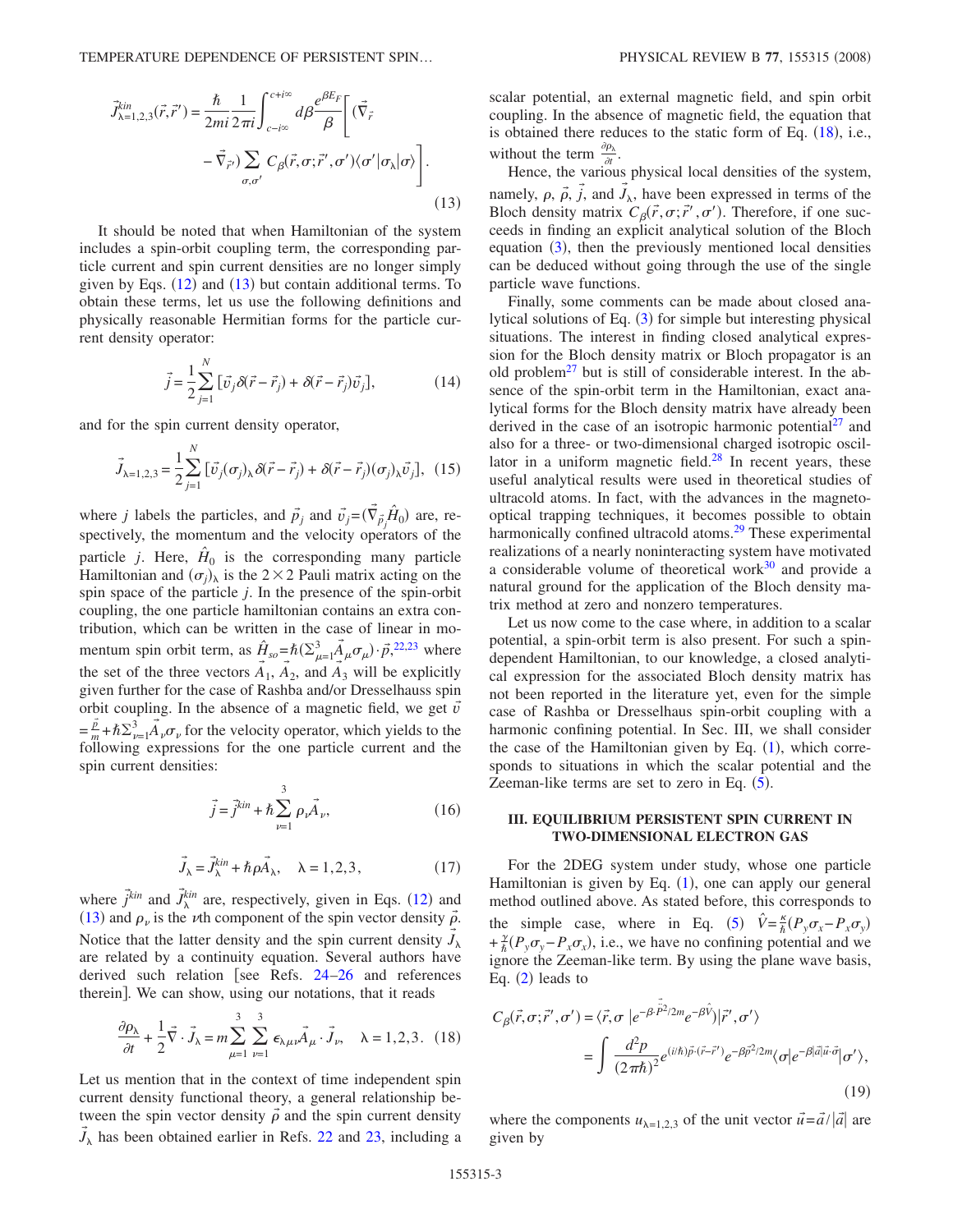<span id="page-3-2"></span>
$$
u_1 = \frac{1}{\hbar} (\kappa p_y - \gamma p_x) / |\vec{a}|, \quad u_2 = \frac{1}{\hbar} (-\kappa p_x + \gamma p_y) / |\vec{a}|, \quad u_3 = 0,
$$
\n(20)

<span id="page-3-3"></span>with

$$
|\vec{a}| = \frac{1}{\hbar} \sqrt{(\kappa^2 + \gamma^2) [p_x^2 + p_y^2 - 4\kappa \gamma p_x p_y / (\kappa^2 + \gamma^2)]}. \quad (21)
$$

Next, we use the following expansion  $e^{-\beta |\vec{a}| \vec{u} \cdot \vec{\sigma}} = \cosh(\beta |\vec{a}|)$  $-(\vec{u} \cdot \vec{\sigma})\sinh(\beta|\vec{a}|)$ , we can then write Eq. ([19](#page-2-2)) as

<span id="page-3-0"></span>
$$
C_{\beta}(\vec{r}, \sigma; \vec{r}', \sigma') = \int \frac{d^2 p}{(2\pi\hbar)^2} e^{(i/\hbar)\vec{p}\cdot(\vec{r}-\vec{r}')} e^{-\beta \vec{p}^2/2m} \cosh(\beta|\vec{a}|) \delta_{\sigma\sigma'} - \int \frac{d^2 p}{(2\pi\hbar)^2} e^{(i/\hbar)\vec{p}\cdot(\vec{r}-\vec{r}')} e^{-\beta \vec{p}^2/2m}
$$

$$
\times \sinh(\beta|\vec{a}|)\vec{u}\cdot\langle\sigma|\vec{\sigma}|\sigma'\rangle. \tag{22}
$$

Once the Bloch density matrix is known, we proceed to evaluate the various local densities,  $\rho$ ,  $\vec{\rho}$ ,  $\vec{j}$ , and  $\vec{J}_{\lambda}$  by the use of Eqs. ([9](#page-1-2)), ([10](#page-1-3)), ([16](#page-2-3)), and ([17](#page-2-4)) with Eqs. ([12](#page-1-4)) and ([13](#page-2-0)). Therefore, the substitution of Eq.  $(22)$  $(22)$  $(22)$  into  $(9)$  $(9)$  $(9)$  leads to

<span id="page-3-9"></span>
$$
\rho(\vec{r}) = \frac{2}{2\pi i} \int_{c-i\infty}^{c+i\infty} \frac{d\beta}{\beta} e^{\beta E_F} \int e^{(-\beta \vec{p}^2/2m)} \cosh(\beta |\vec{a}|) \frac{d^2 p}{(2\pi\hbar)^2}
$$

$$
= \int \frac{d^2 p}{(2\pi\hbar)^2} [\theta(E_F - \vec{p}^2/2m + |\vec{a}|) + \theta(E_F - \vec{p}^2/2m - |\vec{a}|)], \tag{23}
$$

where we have used the following relation:

$$
\frac{1}{2\pi i} \int_{c-i\infty}^{c+i\infty} \frac{d\beta}{\beta} \exp \beta (E_F - \vec{p}^2 / 2m \pm |\vec{a}|)
$$

$$
= \theta (E_F - \vec{p}^2 / 2m \pm |\vec{a}|). \tag{24}
$$

The  $\vec{p}$  integration can be easily performed by using the polar coordinates of the momentum,  $p_x = p \cos(\phi)$  and  $p_y$  $=p \sin(\phi)$ , simple manipulations lead to the following result:

$$
\rho(\vec{r}) = \frac{1}{\pi \hbar^2} \left[ mE_F + \frac{m^2}{\hbar^2} (\kappa^2 + \gamma^2) \right].
$$
 (25)

<span id="page-3-7"></span>Here,  $E_F$  is the Fermi energy which could be expressed in terms of the total particle number *N* through the normalization of the density. By putting again Eq.  $(22)$  $(22)$  $(22)$  into Eqs.  $(10)$  $(10)$  $(10)$ and  $(16)$  $(16)$  $(16)$ , we find that the spin vector density and the particle current density vanish everywhere, that is,

$$
\vec{\rho}(\vec{r}) = \vec{0}
$$
 and  $\vec{j}(\vec{r}) = \vec{0}$ . (26)

<span id="page-3-1"></span>The above results in Eq.  $(26)$  $(26)$  $(26)$  could be found by using general arguments from symmetry considerations, as noticed in Ref.  $26$ . In fact, the Hamiltonian in Eq.  $(1)$  $(1)$  $(1)$  commutes with the time reversal operator *T*; this leads to the Kramer degeneracy. The properties of the single particle density matrix  $\rho(\vec{r},\sigma;\vec{r},\sigma')$  under time reversal are carefully examined in Ref. [31,](#page-9-22) and, in particular, it is shown that if such a density matrix is invariant under time reversal, i.e., *t*→−*t* transformation, then the local spin vector density  $\vec{\rho}(\vec{r})$  and the local current density  $\vec{j}(\vec{r})$  vanish.

Although the particle current density is identically zero, we show in the following that the spin current density is nonzero. This is due to the presence of the spin orbit term in the Hamiltonian. We first explicitly calculate the local kinetic spin current in Eq.  $(13)$  $(13)$  $(13)$ . Substituting Eq.  $(22)$  $(22)$  $(22)$  into  $(13)$  and performing the inverse Laplace transform implies the following reduced expression for the local kinetic spin current density:

<span id="page-3-10"></span>
$$
\vec{J}_{\lambda=1,2,3}^{kin}(\vec{r}) = -\int \frac{d^2 p}{(2\pi\hbar)^2} \frac{\vec{p}}{m} u_{\lambda} [\theta(E_F - \vec{p}^2/2m + |\vec{a}|) - \theta(E_F - \vec{p}^2/2m - |\vec{a}|)].
$$
\n(27)

By using Eq.  $(20)$  $(20)$  $(20)$  together with  $(21)$  $(21)$  $(21)$ , we evaluate the above integral using polar coordinates in momentum space. This gives the following results for  $\vec{J}_1^{kin}$  and  $\vec{J}_2^{kin}$  with  $\vec{J}_3^{kin} = \vec{0}$ :

<span id="page-3-5"></span>
$$
\vec{J}_1^{kin} = +\frac{\gamma m}{3\pi\hbar^3} \left[ \frac{2m}{\hbar^2} (2\kappa^2 + \gamma^2) + 3E_F \right] \hat{x} - \frac{\kappa m}{3\pi\hbar^3} \left[ \frac{2m}{\hbar^2} (\kappa^2 + 2\gamma^2) + 3E_F \right] \hat{y},\tag{28}
$$

<span id="page-3-6"></span>
$$
\vec{J}_2^{kin} = +\frac{\kappa m}{3\pi\hbar^3} \left[ \frac{2m}{\hbar^2} (\kappa^2 + 2\gamma^2) + 3E_F \right] \hat{x} - \frac{\gamma m}{3\pi\hbar^3} \left[ \frac{2m}{\hbar^2} (2\kappa^2 + \gamma^2) + 3E_F \right] \hat{y}.
$$
\n(29)

According to Eq.  $(17)$  $(17)$  $(17)$ , to obtain the spin current density, we need only to calculate the set of the three spin-orbit vectors  $\vec{A}_1$ ,  $\vec{A}_2$ , and  $\vec{A}_3$  since the kinetic spin current and the particle density are now known. Let us rewrite the spin orbit term in Eq.  $(1)$  $(1)$  $(1)$  as

<span id="page-3-4"></span>
$$
\frac{\kappa}{\hbar}(P_y \sigma_x - P_x \sigma_y) + \frac{\gamma}{\hbar}(P_y \sigma_y - P_x \sigma_x) = \hbar \left(\sum_{\mu=1}^3 \vec{A}_{\mu} \sigma_{\mu}\right) \vec{P},
$$
\n(30)

<span id="page-3-8"></span>where we recall that  $\vec{P}$  is the momentum operator. We then deduce from Eq.  $(30)$  $(30)$  $(30)$  that

$$
\vec{A}_1 = -\frac{\gamma}{\hbar^2} \hat{x} + \frac{\kappa}{\hbar^2} \hat{y}, \quad \vec{A}_2 = -\frac{\kappa}{\hbar^2} \hat{x} + \frac{\gamma}{\hbar^2} \hat{y}, \quad \vec{A}_3 = \vec{0}. \quad (31)
$$

<span id="page-3-11"></span>Now, by substituting Eqs.  $(28)$  $(28)$  $(28)$ ,  $(29)$  $(29)$  $(29)$ ,  $(25)$  $(25)$  $(25)$ , and  $(31)$  $(31)$  $(31)$  into Eq.  $(17)$  $(17)$  $(17)$ , we then get the following expression for the spin current:

$$
\vec{J}_1 = +\frac{m^2 \gamma}{3\pi \hbar^5} (\kappa^2 - \gamma^2) \hat{x} + \frac{m^2 \kappa}{3\pi \hbar^5} (\kappa^2 - \gamma^2) \hat{y},\qquad(32)
$$

$$
\vec{J}_2 = -\frac{m^2 \kappa}{3 \pi \hbar^5} (\kappa^2 - \gamma^2) \hat{x} - \frac{m^2 \gamma}{3 \pi \hbar^5} (\kappa^2 - \gamma^2) \hat{y}.
$$
 (33)

<span id="page-3-12"></span>The above results are similar to those recently obtained in Ref. [8.](#page-9-23)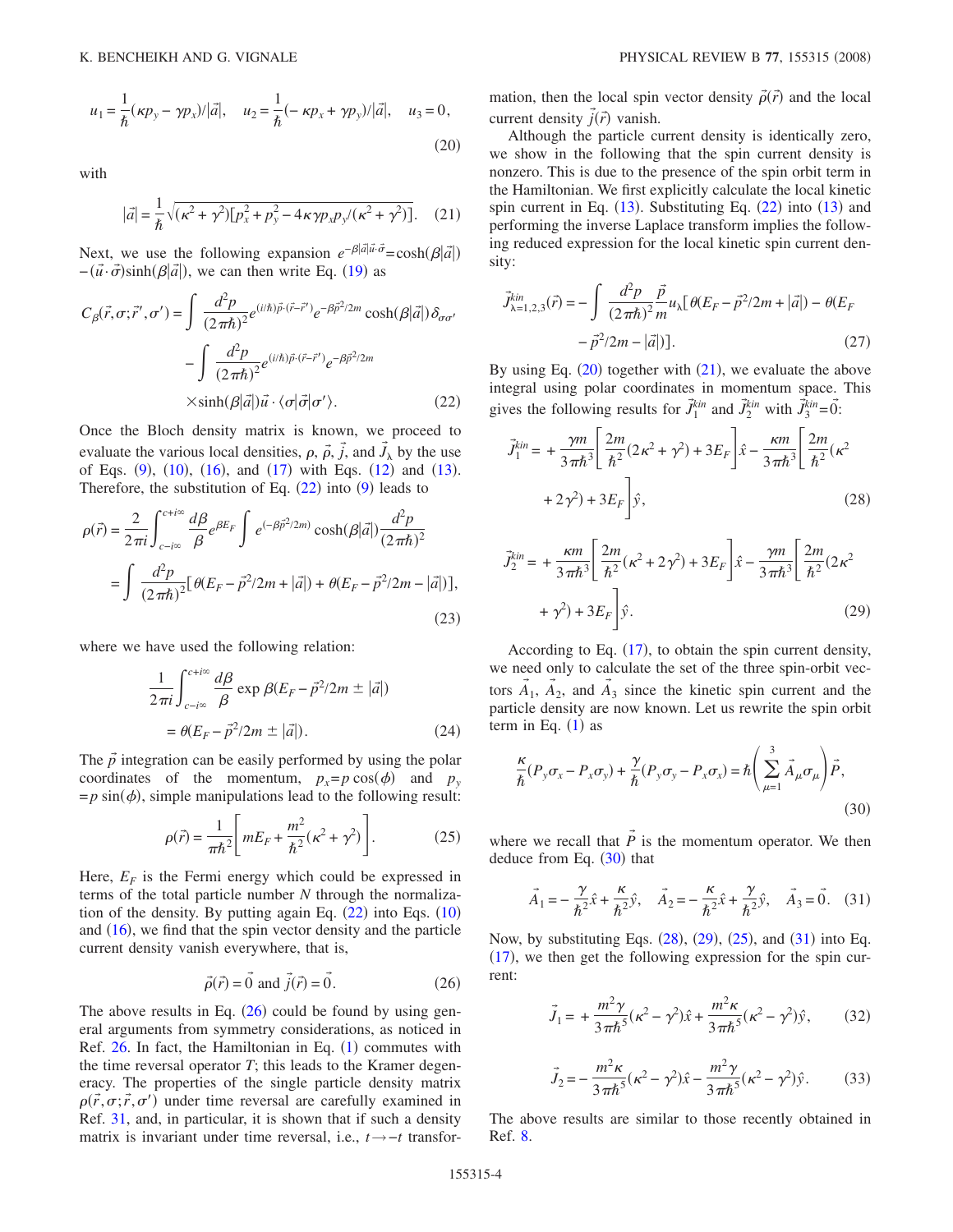## **IV. SPIN DENSITY MATRIX METHOD AND EQUILIBRIUM PERSISTENT SPIN CURRENT IN TWO-DIMENSIONAL ELECTRON GAS AT NONZERO TEMPERATURES**

In the following, we shall generalize the method and the results that are obtained in the previous section at  $T=0$  to nonzero temperatures. To do so, we start with the important relation given in Eq. ([6](#page-1-0)), which expresses the density operator in terms of the Bloch density. Such relation was generalized at finite temperature, $32$  it reads

$$
\hat{\rho}_{\mu} = \frac{1}{2\pi i} \int_{c-i\infty}^{c+i\infty} d\beta e^{\beta \mu} \frac{\hat{C}_{\beta}^{T}}{\beta},
$$
\n(34)

<span id="page-4-0"></span>where

$$
\hat{C}_{\beta}^{T} = \hat{C}_{\beta}^{T=0} \frac{(\pi \beta k_{B} T)}{\sin(\pi \beta k_{B} T)}
$$
(35)

is the finite temperature extension of the Bloch density operator,  $\mu$  is the chemical potential,  $k_B$  is Boltzmann's constant, and  $\hat{C}_{\beta}^{T=0} = \hat{C}_{\beta}$  is the *T*=0 Bloch density operator given in Eq. ([2](#page-1-7)). Recall that in the present context,  $\beta$  is to be interpreted as mathematical variable, which in general is taken to be complex and not the inverse temperature  $1/k_BT$ . For the interested reader, we give in the following a simple proof of Eq. ([34](#page-4-0)). Using the grand canonical description for noninteracting fermions, the density operator at temperature *T* is given by

$$
\hat{\rho}_{\mu} = \sum_{all \ i} |\Psi_i\rangle\langle\Psi_i| f_i. \tag{36}
$$

<span id="page-4-2"></span>Here,  $f_i = [e^{(\epsilon_i - \mu)/k_B T} + 1]^{-1}$  is the Fermi distribution function. If we use the identity

$$
\frac{1}{e^x + 1} = \int_{-\infty}^{+\infty} \frac{\theta(y - x)}{4 \cosh^2\left(\frac{y}{2}\right)} dy,
$$
 (37)

we deduce that

$$
f_i = \int_{-\infty}^{+\infty} \frac{\theta(\varepsilon - \epsilon_i + \mu)}{4k_B T \cosh^2\left(\frac{\epsilon}{2k_B T}\right)} d\varepsilon.
$$
 (38)

By writing the Heaviside step function as an inverse Laplace transform like in Eq.  $(7)$  $(7)$  $(7)$ , the above relation becomes

$$
f_i = \frac{1}{2\pi i} \int_{c-i\infty}^{c+i\infty} d\beta \frac{e^{\beta \mu}}{\beta} e^{-\beta \epsilon_i} \frac{(\pi \beta k_B T)}{\sin(\pi \beta k_B T)},
$$
(39)

<span id="page-4-1"></span>where we have used the following two sided Laplace transform (see, e.g., Ref.  $33$ ):

$$
\int_{-\infty}^{+\infty} \frac{e^{-\beta \epsilon}}{4k_B T \cosh^2 \left(\frac{\epsilon}{2k_B T}\right)} d\epsilon = \frac{(\pi \beta k_B T)}{\sin(\pi \beta k_B T)}.
$$
 (40)

By substituting Eq.  $(40)$  $(40)$  $(40)$  into Eq.  $(36)$  $(36)$  $(36)$ , we obtain

$$
\hat{\rho}_{\mu} = \frac{1}{2\pi i} \int_{c-i\infty}^{c+i\infty} d\beta \frac{e^{\beta \mu}}{\beta} \left( \sum_{all \ i} |\Psi_{i}\rangle \langle \Psi_{i}| e^{-\beta \epsilon_{i}} \right) \frac{(\pi \beta k_{B} T)}{\sin(\pi \beta k_{B} T)}
$$

$$
= \frac{1}{2\pi i} \int_{c-i\infty}^{c+i\infty} d\beta e^{\beta \mu} \frac{\exp(-\beta \hat{H})}{\beta} \frac{(\pi \beta k_{B} T)}{\sin(\pi \beta k_{B} T)}
$$

$$
= \frac{1}{2\pi i} \int_{c-i\infty}^{c+i\infty} d\beta e^{\beta \mu} \frac{\hat{C}_{\beta}^{T}}{\beta}.
$$

This completes the proof of the relation given in Eq. ([34](#page-4-0)).

Notice that the finite temperature single particle density operator is expressed as an inverse Laplace transform in a similar form as in the  $T=0$  case. Therefore, we can use the spin density matrix method that is previously developed to obtain the local densities  $\rho_T$ ,  $\vec{\rho}_T$ ,  $\vec{j}_T$ , and  $\vec{J}_{T\lambda}$  at nonzero temperatures. This is simply achieved by including in Eqs.  $(9)$  $(9)$  $(9)$ – $(13)$  $(13)$  $(13)$  with Eqs.  $(16)$  $(16)$  $(16)$  and  $(17)$  $(17)$  $(17)$  the temperature dependent factor  $(\pi \beta k_B T) / \sin(\pi \beta k_B T)$  and replacing the Fermi energy  $E_F$  by the chemical potential  $\mu$ . Consequently, it follows

<span id="page-4-3"></span>
$$
\rho_T(\vec{r}) = \frac{1}{2\pi i} \int_{c-i\infty}^{c+i\infty} d\beta \frac{e^{\beta\mu}}{\beta} \left[ \sum_{\sigma} C_{\beta}^{T=0}(\vec{r}, \sigma; \vec{r}, \sigma) \frac{(\pi\beta k_B T)}{\sin(\pi\beta k_B T)} \right],
$$
\n(41)

$$
\vec{\rho}_T(\vec{r}) = \frac{1}{2\pi i} \int_{c-i\infty}^{c+i\infty} d\beta \frac{e^{\beta \mu}}{\beta} \left[ \sum_{\sigma,\sigma'} C_{\beta}^{T=0}(\vec{r}, \sigma; \vec{r}, \sigma') \right] \times \langle \sigma' | \vec{\sigma} | \sigma \rangle \frac{(\pi \beta k_B T)}{\sin(\pi \beta k_B T)} \right]
$$
(42)

and the finite temperature versions of Eqs.  $(16)$  $(16)$  $(16)$  and  $(17)$  $(17)$  $(17)$  are, respectively,

$$
\vec{j}_T = \vec{j}_T^{kin} + \hbar \sum_{\nu=1}^3 \rho_{T\nu} \vec{A}_\nu, \tag{43}
$$

$$
\vec{J}_{T\lambda} = \vec{J}_{T\lambda}^{kin} + \hbar \rho_T \vec{A}_{\lambda}, \quad \lambda = 1, 2, 3,
$$
 (44)

<span id="page-4-4"></span>with

$$
\vec{j}_{T}^{kin}(\vec{r}) = \frac{\hbar}{2mi} \frac{1}{2\pi i} \int_{c-i\infty}^{c+i\infty} d\beta \frac{e^{\beta\mu}}{\beta} \left[ (\vec{\nabla}_{\vec{r}} - \vec{\nabla}_{\vec{r}'}) \sum_{\sigma} C_{\beta}^{T=0}(\vec{r}, \sigma; \vec{r}', \sigma) \frac{(\pi\beta k_{B}T)}{\sin(\pi\beta k_{B}T)} \right]_{\vec{r}' = \vec{r}},
$$
\n(45)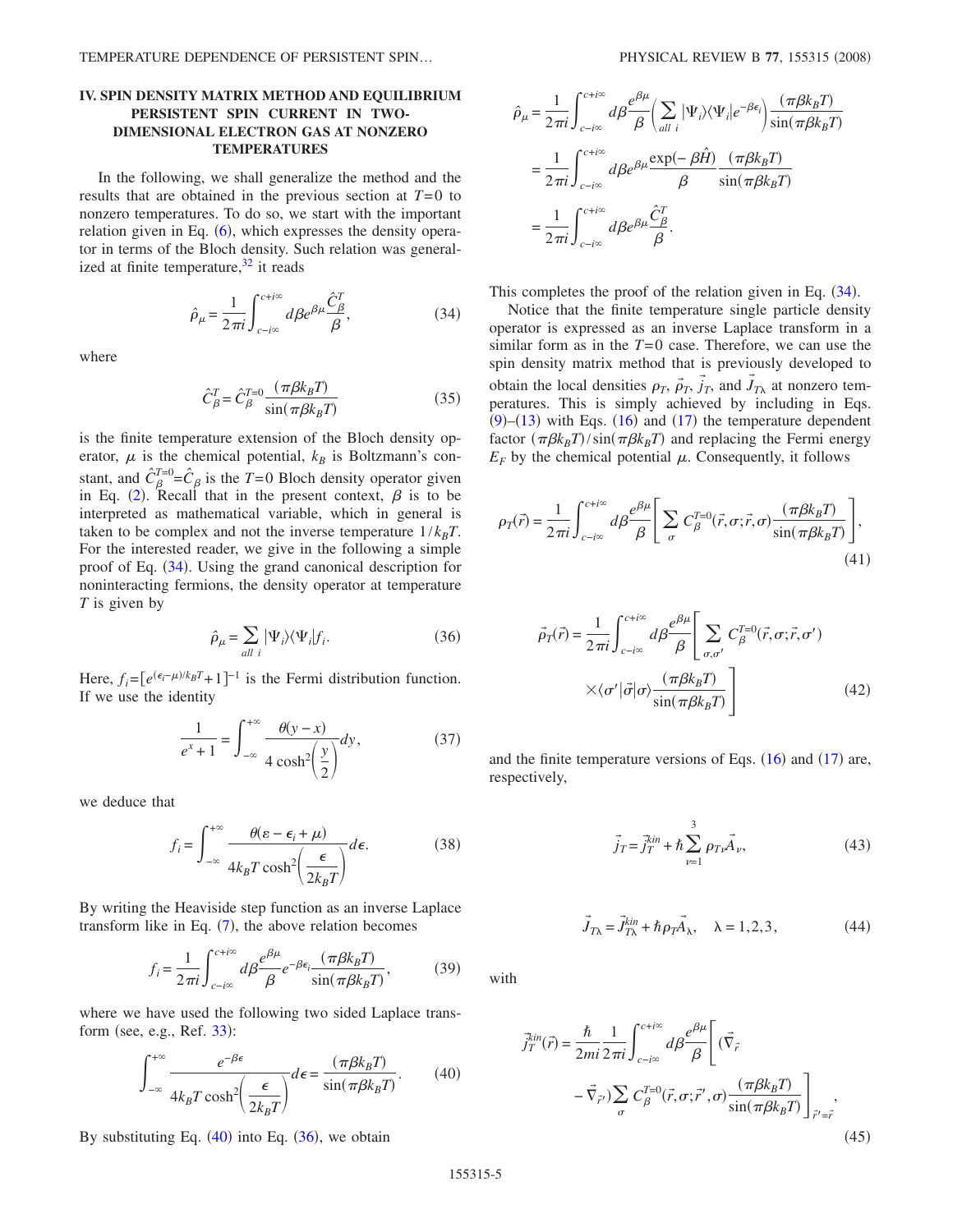$$
\vec{J}_{T\lambda=1,2,3}^{kin}(\vec{r}) = \frac{\hbar}{2mi} \frac{1}{2\pi i} \int_{c-i\infty}^{c+i\infty} d\beta \frac{e^{\beta \mu}}{\beta} \left[ (\vec{\nabla}_{\vec{r}} -\vec{\nabla}_{\vec{r}'}) \sum_{\sigma,\sigma'} C_{\beta}^{T=0}(\vec{r},\sigma;\vec{r}',\sigma') \right. \\
\times \langle \sigma' | \sigma_{\lambda} | \sigma \rangle \frac{(\pi \beta k_B T)}{\sin(\pi \beta k_B T)} \bigg]_{\vec{r}' = \vec{r}} , \quad (46)
$$

where we recall that  $C_{\beta}^{T=0}(\vec{r}, \sigma; \vec{r}', \sigma')$  is the Bloch density matrix at  $T=0$ . In the above, for notational simplicity, we have only displayed the local parts of the various densities. Hence, in a similar way as in the  $T=0$  case, the actual densities  $\rho_T$ ,  $\vec{\rho}_T$ ,  $\vec{j}_T$ , and  $\vec{J}_{T\lambda}$  have been expressed in terms of  $C_{\beta}^{T=0}$ , which in turn can be obtained through the solution of the Bloch equation  $(3)$  $(3)$  $(3)$ .

In the following, we shall apply the spin density matrix method at finite temperature to the unconfined 2DEG system examined in the previous section at *T*= 0. For that, we only need to insert the expression of the "cold Bloch density"  $C_{\beta}^{T=0}(\vec{r}, \sigma; \vec{r}', \sigma')$ , which is given in Eq. ([22](#page-3-0)) into Eq. ([41](#page-4-3)), to get the particle density for a given temperature *T*,

<span id="page-5-0"></span>
$$
\rho_T = \int \frac{d^2 p}{(2\pi\hbar)^2} \frac{1}{2\pi i} \int_{c-i\infty}^{c+i\infty} \frac{d\beta}{\beta} e^{\beta \mu} e^{(-\beta \tilde{p}^2/2m)} [e^{\beta |\vec{a}|} + e^{-\beta |\vec{a}|}] \frac{(\pi \beta k_B T)}{\sin(\pi \beta k_B T)}.
$$
\n(47)

To carry out the inverse Laplace transform, we make use of Eq.  $(40)$  $(40)$  $(40)$  to obtain

$$
\rho_{T} = \int \frac{d^{2}p}{(2\pi\hbar)^{2}} \int_{-\infty}^{+\infty} \frac{d\epsilon}{4k_{B}T \cosh^{2}(\frac{\epsilon}{2k_{B}T})} \int_{c-i\infty}^{c+i\infty} \frac{e^{\beta(\mu-\vec{p}^{2}/2m+|\vec{a}|-\epsilon)} + e^{\beta(\mu-\vec{p}^{2}/2m-|\vec{a}|-\epsilon)}}{2\pi i\beta} d\beta
$$
  
\n
$$
= \int \frac{d^{2}p}{(2\pi\hbar)^{2}} \int_{-\infty}^{+\infty} \frac{\left[\theta(\mu-\vec{p}^{2}/2m+|\vec{a}|-\epsilon) + \theta(\mu-\vec{p}^{2}/2m-|\vec{a}|-\epsilon)\right]}{4k_{B}T \cosh^{2}(\frac{\epsilon}{2k_{B}T})} d\epsilon
$$
  
\n
$$
= \int \frac{d^{2}p}{(2\pi\hbar)^{2}} \left[ \frac{1}{\exp(\frac{\vec{p}^{2}/2m-|\vec{a}|-\mu}{k_{B}T}) + 1} + \frac{1}{\exp(\frac{\vec{p}^{2}/2m+|\vec{a}|-\mu}{k_{B}T}) + 1} \right].
$$
\n(48)

The above expression is an exact quantum mechanical result. Note that it looks as if we have simply replaced by hand in Eq. ([23](#page-3-9)), the step function by the Fermi distribution function. Taking into account this last remark, one is easily convinced that the spin vector density  $\vec{\rho}_T(\vec{r})$  and the current density  $\vec{j}_T(\vec{r})$  vanish as in the *T*=0 case. Moreover, by using Eq.  $(27)$  $(27)$  $(27)$ , we deduce the finite temperature expression of the kinetic spin current density as

<span id="page-5-1"></span>
$$
\vec{J}_{T_{\lambda=1,2,3}}^{kin}(\vec{r}) = -\int \frac{d^2 p}{(2\pi\hbar)^2} \frac{\vec{p}}{m} u_{\lambda} \left[ \frac{1}{\exp\left(\frac{\vec{p}^2/2m - |\vec{a}| - \mu}{k_B T}\right) + 1} - \frac{1}{\exp\left(\frac{\vec{p}^2/2m + |\vec{a}| - \mu}{k_B T}\right) + 1} \right].
$$
\n(49)

To push the analytical treatment as far as possible, we shall, in the remaining of the paper, restrict ourselves to the case where only the Rashba spin-orbit coupling is present. Let us mention that the case of pure Dresslhauss spin orbit coupling can also be analytically worked out along the same way, as will be described in the following. Therefore, by putting  $\gamma = 0$ , Eq. ([21](#page-3-3)) gives

$$
|\vec{a}| = \frac{\kappa}{\hbar} |\vec{p}| \tag{50}
$$

so that, carrying out the angular integration, the particle density in Eq.  $(48)$  $(48)$  $(48)$  simplifies to

$$
\rho_T = \frac{1}{2\pi\hbar^2} \int_0^{+\infty} dp \left[ \frac{p}{\exp\left(\frac{p^2/2m - \frac{\kappa}{\hbar}p - \mu}{k_B T}\right) + 1} + \frac{p}{\exp\left(\frac{p^2/2m + \frac{\kappa}{\hbar}p - \mu}{k_B T}\right) + 1} \right],
$$
\n(51)

which can be rewritten as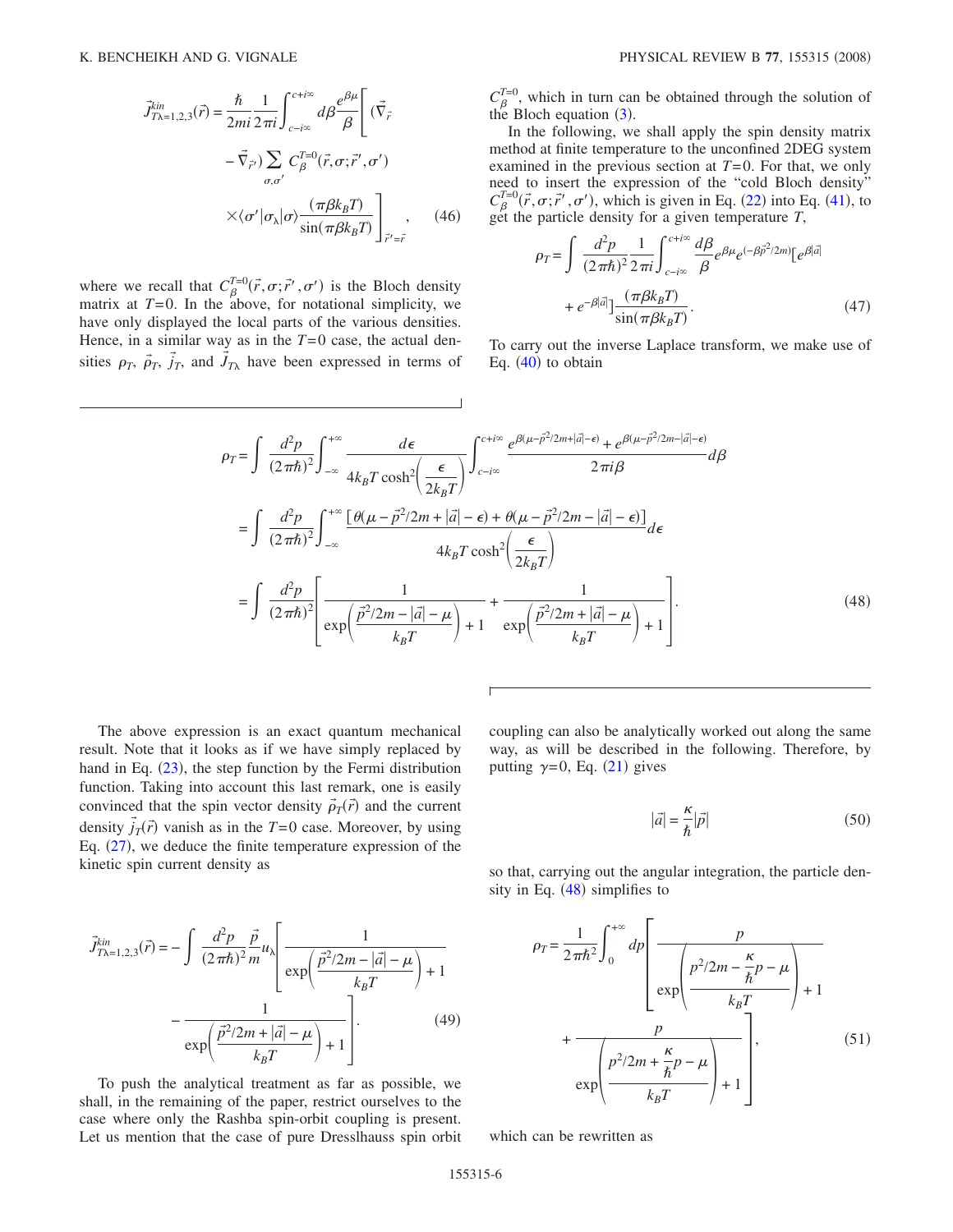<span id="page-6-0"></span>TEMPERATURE DEPENDENCE OF PERSISTENT SPIN...

 $\overline{a}$ 

 $\overline{a}$ 

$$
\rho_T = \frac{m}{2\pi\hbar^2} \int_0^{+\infty} dp \left[ \frac{\frac{p}{m} - \frac{\kappa}{\hbar}}{\exp\left(\frac{p^2/2m - \frac{\kappa}{\hbar}p - \mu}{k_B T}\right) + 1} + \frac{\frac{p}{m} + \frac{\kappa}{\hbar}}{\exp\left(\frac{p^2/2m + \frac{\kappa}{\hbar}p - \mu}{k_B T}\right) + 1} \right]
$$
  
+ 
$$
\frac{m\kappa}{2\pi\hbar^3} \int_0^{+\infty} dp \left[ \frac{1}{\exp\left(\frac{p^2/2m - \frac{\kappa}{\hbar}p - \mu}{k_B T}\right) + 1} - \frac{1}{\exp\left(\frac{p^2/2m + \frac{\kappa}{\hbar}p - \mu}{k_B T}\right) + 1} \right]
$$
  
= 
$$
\frac{m k_B T}{\pi\hbar^2} \ln(1 + e^{\mu/k_B T}) + \frac{m\kappa}{2\pi\hbar^3} \int_0^{+\infty} dp \left[ \frac{1}{\exp\left(\frac{p^2/2m - \frac{\kappa}{\hbar}p - \mu}{k_B T}\right) + 1} - \frac{1}{\exp\left(\frac{p^2/2m + \frac{\kappa}{\hbar}p - \mu}{k_B T}\right) + 1} \right].
$$
(52)

At this level, a perturbative treatment of the spin orbit is helpful. For that, let  $g(\kappa)$  denotes the following function of the parameter  $\kappa$ :

unit vector  $\vec{u}$  in Eq. ([20](#page-3-2)) reduce to  $u_1 = p_y/p$  and  $u_2 = -p_x/p$ , with  $u_3 = 0$ . It then follows

$$
g(\kappa) = \int_0^{+\infty} dp \left[ \frac{1}{\exp\left(\frac{p^2/2m - \frac{\kappa}{\hbar}p - \mu}{k_B T}\right) + 1} - \frac{1}{\exp\left(\frac{p^2/2m + \frac{\kappa}{\hbar}p - \mu}{k_B T}\right) + 1} \right] \tag{53}
$$

Since  $g(\kappa)$  is an odd function, its Taylor expansion around  $\kappa$ =0 up to the order  $\kappa$  is  $g(\kappa) \approx \kappa (\partial g / \partial \kappa)_{\kappa=0} + O(\kappa^3)$ , simple manipulations yield to

$$
g(\kappa) = \frac{(2m\kappa)/\hbar}{1 + e^{-\mu/k_B T}} + O(\kappa^3). \tag{54}
$$

<span id="page-6-3"></span>By substituting this result into Eq.  $(52)$  $(52)$  $(52)$ , one obtains up to the order  $\kappa^2$ ,

$$
\rho_T = \frac{mk_B T}{\pi \hbar^2} \ln(1 + e^{\mu / k_B T}) + \frac{m^2 \kappa^2}{\pi \hbar^4} \frac{1}{1 + e^{-\mu / k_B T}}.
$$
 (55)

The above equation is used to obtain the chemical potential  $\mu$  for a given temperature *T*.

Let us now come to the evaluation of the kinetic spin current given in Eq. ([49](#page-5-1)). Since  $\gamma=0$ , the components of the

<span id="page-6-1"></span>
$$
\vec{J}_{T1}^{kin} = -\int \frac{d^2 p}{(2\pi\hbar)^2} \frac{p_y^2}{mp} \left[ \frac{1}{\exp\left(\frac{\vec{p}^2/2m - \frac{\kappa}{\hbar}p - \mu}{k_B T}\right) + 1} - \frac{1}{\exp\left(\frac{\vec{p}^2/2m + \frac{\kappa}{\hbar}p - \mu}{k_B T}\right) + 1} \right] \hat{y} = -\frac{1}{4\pi m \hbar^2} h(\kappa) \hat{y},
$$
\n(56)

<span id="page-6-2"></span>
$$
\vec{J}_{T2}^{kin} = + \int \frac{d^2 p}{(2\pi\hbar)^2 m p} \left[ \frac{1}{\exp\left(\frac{\vec{p}^2/2m - \frac{\kappa}{\hbar}p - \mu}{k_B T}\right) + 1} - \frac{1}{\exp\left(\frac{\vec{p}^2/2m + \frac{\kappa}{\hbar}p - \mu}{k_B T}\right) + 1} \right] \hat{x} = \frac{1}{4\pi m \hbar^2} h(\kappa) \hat{x},
$$
\n
$$
\exp\left(\frac{\vec{p}^2/2m + \frac{\kappa}{\hbar}p - \mu}{k_B T}\right) + 1 \qquad (57)
$$

where in Eqs.  $(56)$  $(56)$  $(56)$  and  $(57)$  $(57)$  $(57)$  we have performed the angular integration and defined the function  $h(\kappa)$  as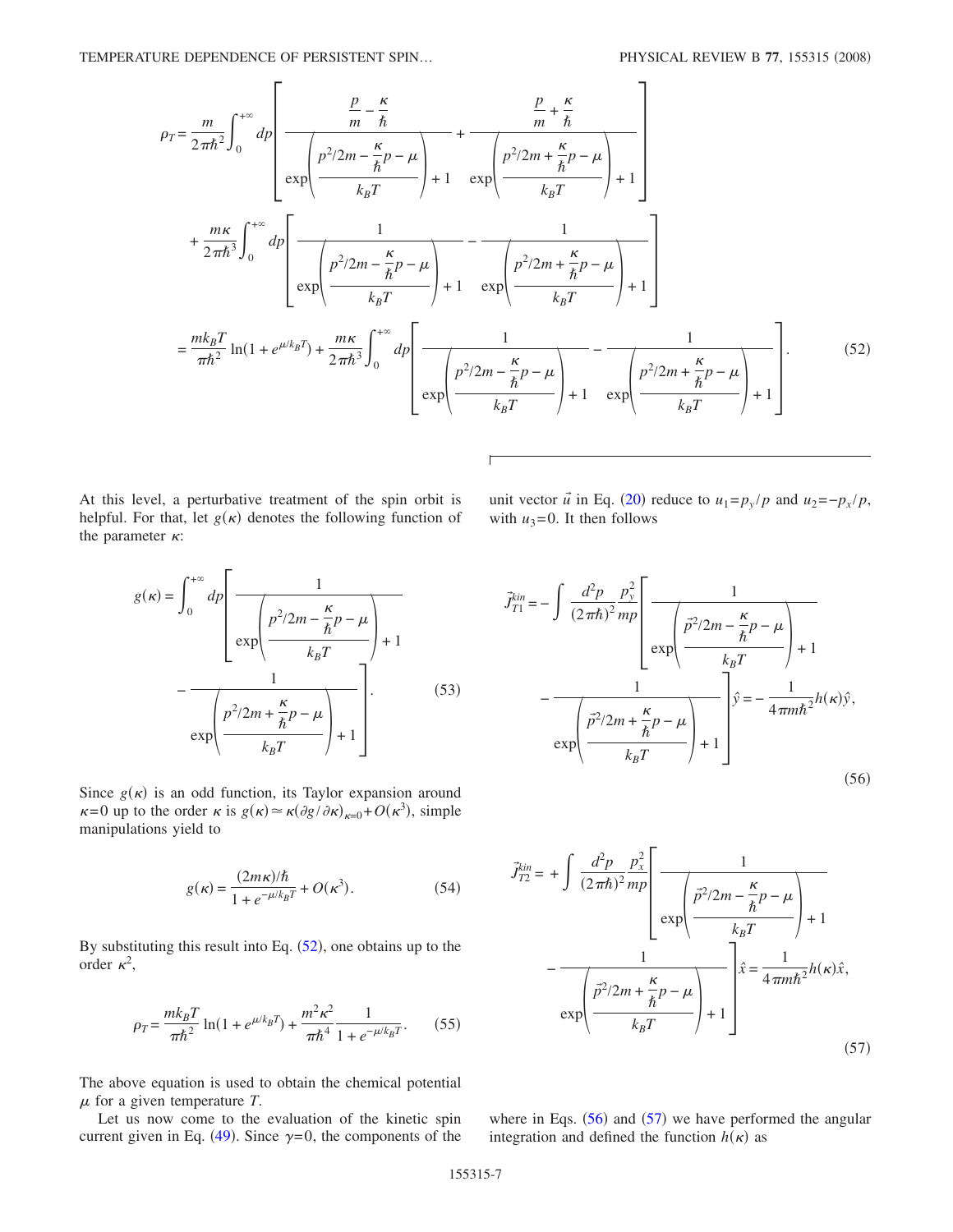<span id="page-7-9"></span>
$$
h(\kappa) = \int_0^{+\infty} dp \left[ \frac{p^2}{\exp\left(\frac{p^2}{2m} - \frac{\kappa}{\hbar}p - \mu\right)} \right] + 1
$$

$$
- \frac{p^2}{\exp\left(\frac{p^2}{2m} + \frac{\kappa}{\hbar}p - \mu\right)} \left[ . \tag{58}
$$

$$
\exp\left(\frac{p^2}{2m} + \frac{\kappa}{\hbar}p - \mu\right) + 1 \right]
$$

<span id="page-7-10"></span>Expanding such odd function up to  $\kappa^3$  order

$$
h(\kappa) \simeq \kappa \left(\frac{\partial h}{\partial \kappa}\right)_{\kappa=0} + \frac{\kappa^3}{6} \left(\frac{\partial^3 h}{\partial \kappa^3}\right)_{\kappa=0} + O(\kappa^5). \tag{59}
$$

Then, we substitute the following result, which is derived in the appendix:

<span id="page-7-8"></span>
$$
h(\kappa) = \frac{4m^2\kappa(k_B T)}{\hbar} \ln(1 + e^{\mu/k_B T}) + \frac{8m^3\kappa^3}{3\hbar^3} \frac{1}{1 + e^{-\mu/k_B T}} + O(\kappa^5)
$$
\n(60)

<span id="page-7-0"></span>into Eqs.  $(56)$  $(56)$  $(56)$  and  $(57)$  $(57)$  $(57)$  so that

$$
\vec{J}_{T1}^{kin} = -\left[\frac{m\kappa(k_BT)}{\pi\hbar^3} \ln(1 + e^{\mu/k_BT}) + \frac{2m^2\kappa^3}{3\pi\hbar^5} \frac{1}{1 + e^{-\mu/k_BT}} + O(\kappa^5)\right] \hat{y},\tag{61}
$$

<span id="page-7-1"></span>
$$
\vec{J}_{T2}^{kin} = + \left[ \frac{m\kappa(k_B T)}{\pi\hbar^3} \ln(1 + e^{\mu/k_B T}) + \frac{2m^2\kappa^3}{3\pi\hbar^5} \frac{1}{1 + e^{-\mu/k_B T}} + O(\kappa^5) \right] \hat{x}.
$$
\n(62)

<span id="page-7-2"></span>To determine the spin current, we make use of Eq. ([44](#page-4-4)). By substituting into this equation the above two results [Eqs. ([61](#page-7-0)) and ([62](#page-7-1))] together with Eqs. ([55](#page-6-3)) and ([31](#page-3-8)) for  $\gamma=0$ , one finally gets

$$
\vec{J}_{T1} = + \left[ \frac{m^2 \kappa^3}{3 \pi \hbar^5} \frac{1}{1 + e^{-\mu/k_B T}} + O(\kappa^5) \right] \hat{y},\tag{63}
$$

$$
\vec{J}_{T2} = -\left[\frac{m^2 \kappa^3}{3 \pi \hbar^5} \frac{1}{1 + e^{-\mu/k_B T}} + O(\kappa^5)\right] \hat{x}.
$$
 (64)

<span id="page-7-3"></span>It is easy to check that, for  $T \rightarrow 0$ , the above expressions reduce, respectively, to their zero temperature limits given in Eqs. ([32](#page-3-11)) and ([33](#page-3-12)) with  $\gamma = 0$ . This allows us to rewrite Eqs. ([63](#page-7-2)) and ([64](#page-7-3)), up to order  $\kappa^3$ , in the compact form

$$
\vec{J}_{T\lambda} = \vec{J}_{0\lambda} \left( \frac{1}{1 + e^{-\mu/k_B T}} \right), \quad \lambda = 1, 2,
$$
 (65)

<span id="page-7-4"></span>where obvious notations have been used. The above result is the generalization to nonzero temperatures of the one found in Ref. [18.](#page-9-11)

Next, to obtain the dependence of the spin current as a function of temperature *T*, one has to eliminate the chemical potential  $\mu$  between Eqs. ([55](#page-6-3)) and ([65](#page-7-4)). To keep the accuracy

<span id="page-7-6"></span>

FIG. 1. Plot of the ratio  $\mu/E_F$  as a function of  $T/T_F$  [see Eq.  $(68)$  $(68)$  $(68)$ ].

consistently to order  $\kappa^3$  in Eq. ([65](#page-7-4)), we need to take only the contribution of the first term (leading term which is of order  $\kappa$ <sup>0</sup>) in Eq. ([55](#page-6-3)). So, at this order and for a given constant particle density  $\rho$ , this equation solves as

$$
\mu = k_B T \ln(e^{\pi \hbar^2 \rho / m k_B T} - 1).
$$
 (66)

<span id="page-7-5"></span>At zero temperature, the above equation leads to the usual relation between the Fermi energy and the particle density in 2DEG,  $E_F = \pi \hbar^2 \rho / m$ . At this point, let us introduce the Fermi temperature of the system  $T_F = E_F/k_B$  so that

$$
T_F = \frac{\pi \hbar^2 \rho}{mk_B}.
$$
\n(67)

<span id="page-7-7"></span>Plugging this last relation into Eq. ([66](#page-7-5)) yields

$$
\mu = E_F \frac{T}{T_F} \ln(e^{T_F/T} - 1).
$$
 (68)

<span id="page-7-11"></span>In Fig. [1,](#page-7-6) we plot the ratio  $\mu/E_F$  as a function of  $T/T_F$ . Now, if we insert Eq.  $(68)$  $(68)$  $(68)$  into Eq.  $(65)$  $(65)$  $(65)$ , one then finds

$$
\vec{J}_{T\lambda} = \vec{J}_{0\lambda} \left[ 1 - \exp\left(-\frac{T_F}{T}\right) \right].
$$
 (69)

In Fig. [2,](#page-8-0) the ratio  $J_T / J_0$  is plotted as a function of  $T / T_F$ .

### **V. SUMMARY AND OUTLOOK**

In this paper, we have presented a spin density matrix method at zero and nonzero temperatures for spin orbit coupled systems, using as a tool the Bloch density matrix. This density matrix is defined in a joint space of spin and orbital degrees of freedom. This allows us to calculate, beside the particle and spin densities, quantities of great interest such as the current and spin current. As a simple application, we have examined the case of unconfined 2DEG with Rashba spin-orbit coupling. We have found that the persistent spin current is extremely robust against thermal disorder. The results of these calculations can in principle be tested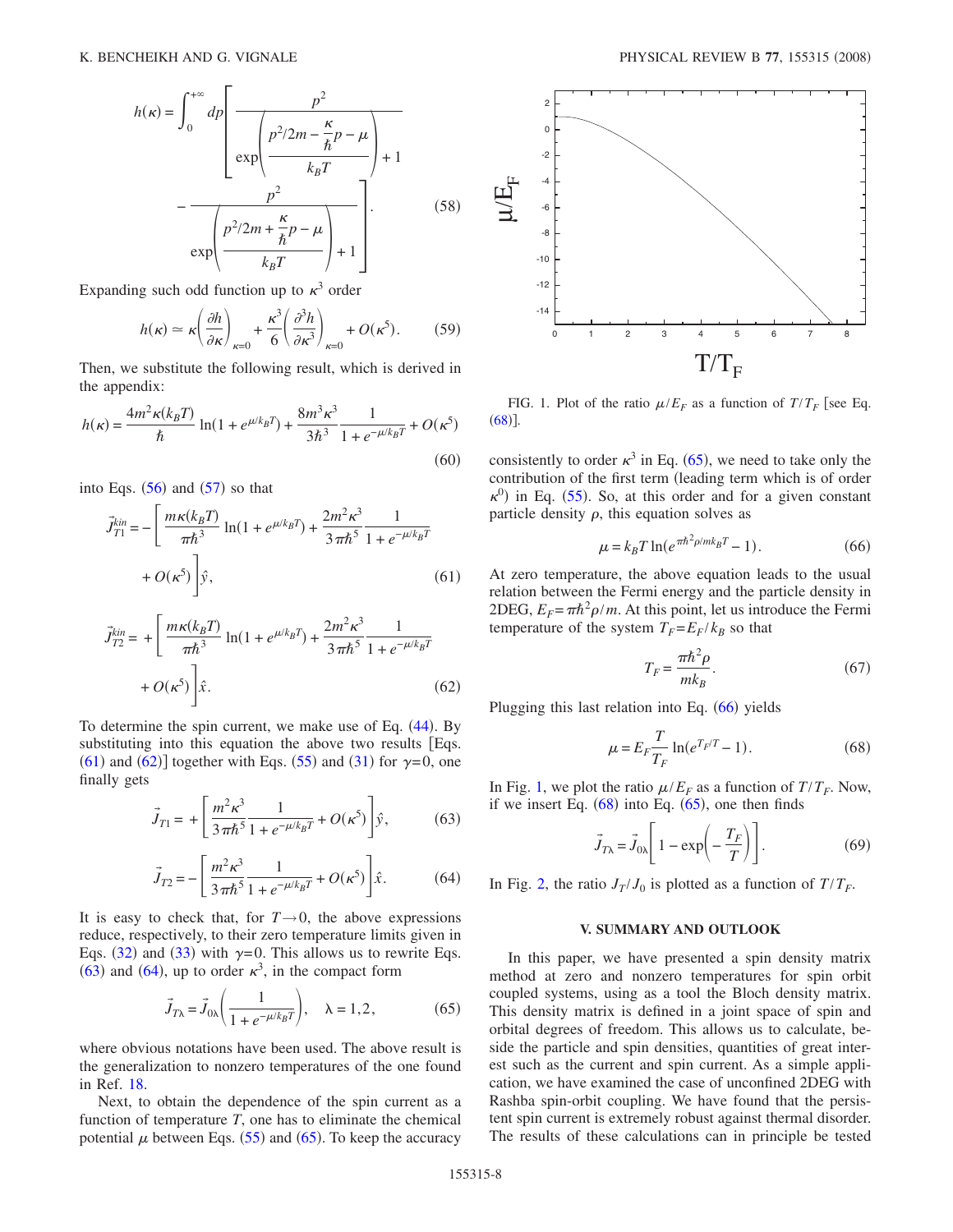<span id="page-8-0"></span>

FIG. 2. Plot of the ratio  $J_T / J_0$  as a function of  $T / T_F$  [see Eq.  $(69)$  $(69)$  $(69)$ ].

against mechanical torque experiments of the type recently suggested by Sonin.<sup>13</sup> Natural extensions of the present study will be the inclusion of the effect of a confining scalar potential and the inclusion of many-body effects.

### **ACKNOWLEDGMENT**

Thanks are due to A. Layadi for his help.

#### **APPENDIX A**

This appendix is devoted to the derivation of the result given in Eq.  $(60)$  $(60)$  $(60)$ . To this aim, we start with Eq.  $(58)$  $(58)$  $(58)$ , from which we deduce

$$
\kappa \left(\frac{\partial h}{\partial \kappa}\right)_{\kappa=0} = \frac{2\kappa}{\hbar (k_B T)} \int_0^{+\infty} \frac{p^3 A dp}{(1+A)^2},
$$
 (A1)

with

$$
A = \exp\left(\frac{p^2/2m - \mu}{k_B T}\right).
$$
 (A2)

<span id="page-8-5"></span>An integration by parts yields

$$
\kappa \left( \frac{\partial h}{\partial \kappa} \right)_{\kappa = 0} = \frac{4m^2 \kappa (k_B T)}{\hbar} \ln(1 + e^{\mu / k_B T}). \tag{A3}
$$

<span id="page-8-4"></span>Using once again Eq.  $(58)$  $(58)$  $(58)$ , we can show that

$$
\frac{\kappa^3}{6} \left( \frac{\partial^3 h}{\partial \kappa^3} \right)_{\kappa = 0} = \frac{\kappa^3}{3 \hbar^3 (k_B T)^3} R,
$$
 (A4)

<span id="page-8-1"></span>with

$$
R = \int_0^{+\infty} \frac{p^5 A (A^2 - 4A + 1) dp}{(1 + A)^4}
$$
  
= 
$$
\int_0^{+\infty} \frac{p^5 A dp}{(1 + A)^2} - 6 \int_0^{+\infty} \frac{p^5 A^2 dp}{(1 + A)^4}.
$$
 (A5)

The first integral in Eq.  $(A5)$  $(A5)$  $(A5)$  can be carried out. An integration by parts yields

$$
\int_0^{+\infty} \frac{p^5 A dp}{(1 + A)^2} = 4m(k_B T) \int_0^{+\infty} \frac{p^3 dp}{1 + \exp\left(\frac{p^2 / 2m - \mu}{k_B T}\right)}.
$$
\n(A6)

<span id="page-8-2"></span>If we make the change of variable  $x = p^2/(2mk_BT)$ , we then get

$$
\int_{0}^{+\infty} \frac{p^5 A dp}{(1 + A)^2} = 8m^3 (k_B T)^3 F_1\left(\frac{\mu}{k_B T}\right),
$$
 (A7)

where  $F_1$  is the so-called Fermi integral defined by

$$
F_1(z) = \int_0^{+\infty} \frac{xdx}{1 + \exp(x - z)}.
$$
 (A8)

The second integral in Eq.  $(A5)$  $(A5)$  $(A5)$  can be performed as follows. We begin by two integration by parts

$$
-6\int_{0}^{+\infty} \frac{p^{5}A^{2}dp}{(1+A)^{4}} = -2mk_{B}T \left[ 4\int_{0}^{+\infty} \frac{p^{3}Adp}{(1+A)^{3}} + \frac{k_{B}T}{m} \int_{0}^{+\infty} \frac{p^{5}Adp}{(1+A)^{3}} \right]
$$
  

$$
= -2mk_{B}T \left[ 4mk_{B}T \int_{0}^{+\infty} \frac{pdp}{(1+A)^{2}} + 2\int_{0}^{+\infty} \frac{p^{3}dp}{(1+A)^{2}} \right]
$$
  

$$
= -8m^{3}(k_{B}T)^{3} \int_{0}^{+\infty} \frac{(x+1)dx}{\left[ 1 + \exp\left(x - \frac{\mu}{k_{B}T}\right) \right]^{2}}.
$$

Upon using

$$
\int_0^{+\infty} \frac{(x+1)dx}{\left[1+\exp\left(x-\frac{\mu}{k_BT}\right)\right]^2} = -\frac{1}{1+e^{-\mu/k_BT}} + F_1\left(\frac{\mu}{k_BT}\right),\tag{A9}
$$

we find

<span id="page-8-3"></span>
$$
-6\int_0^{+\infty} \frac{p^5 A^2 dp}{(1+A)^4} = 8m^3(k_B T)^3 \left[ \frac{1}{1+e^{-\mu/k_B T}} - F_1\left(\frac{\mu}{k_B T}\right) \right].
$$
\n(A10)

Summing up the two terms in Eq.  $(A5)$  $(A5)$  $(A5)$  that are given, respectively, by Eqs.  $(A7)$  $(A7)$  $(A7)$  and  $(A10)$  $(A10)$  $(A10)$ , one then finds

$$
R = \frac{8m^3(k_B T)^3}{1 + e^{-\mu/k_B T}},
$$
\n(A11)

<span id="page-8-6"></span>thus, Eq.  $(A4)$  $(A4)$  $(A4)$  reads

$$
\frac{\kappa^3}{6} \left( \frac{\partial^3 h}{\partial \kappa^3} \right)_{\kappa=0} = \frac{8m^3 \kappa^3}{3\hbar^3} \left[ \frac{1}{1 + e^{-\mu/k_B T}} \right].
$$
 (A12)

Finally, inserting Eqs.  $(A3)$  $(A3)$  $(A3)$  and  $(A12)$  $(A12)$  $(A12)$  into Eq.  $(59)$  $(59)$  $(59)$  will yield the result given in Eq.  $(60)$  $(60)$  $(60)$ .